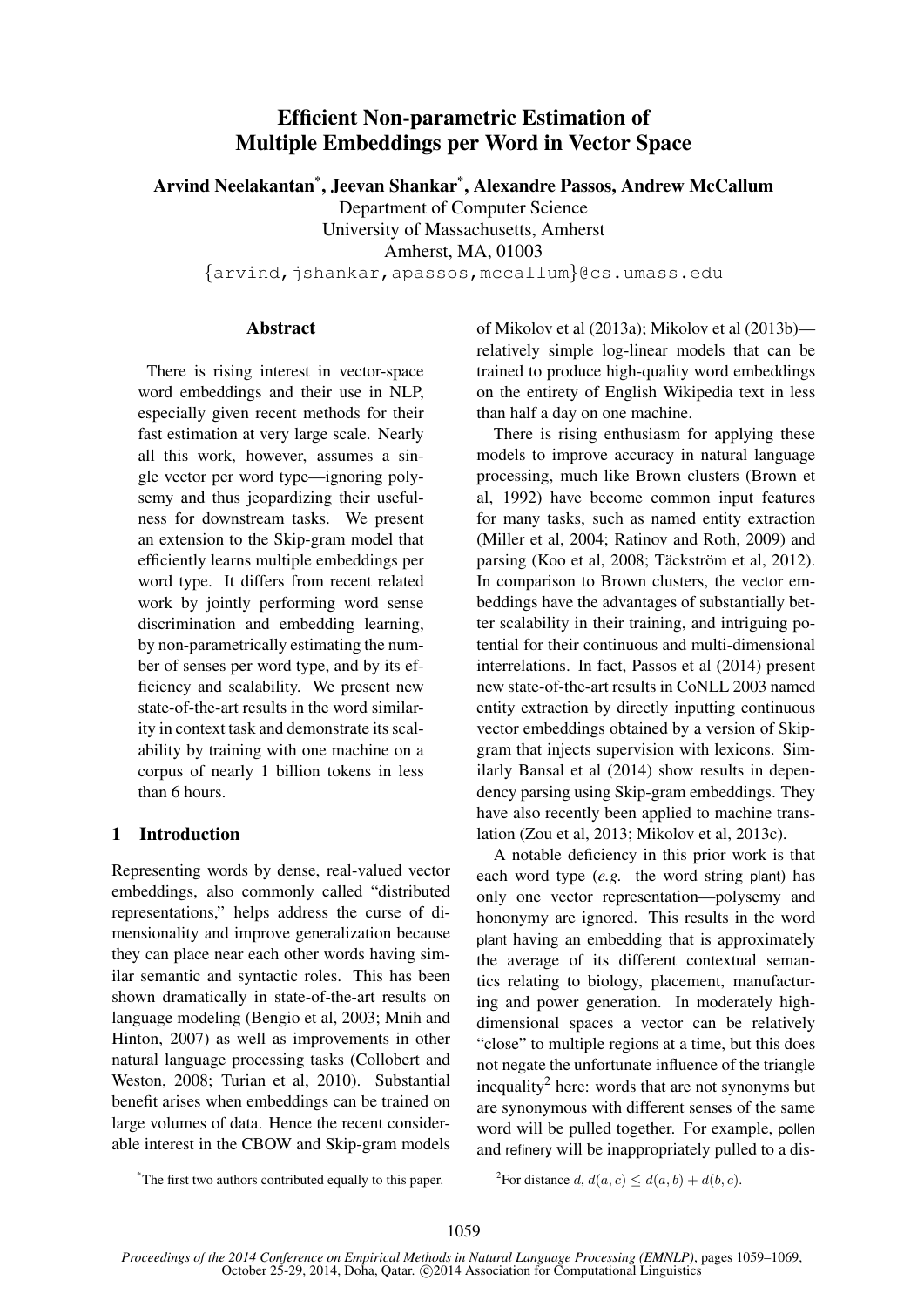tance not more than the sum of the distances plant– pollen and plant–refinery. Fitting the constraints of legitimate continuous gradations of semantics are challenge enough without the additional encumbrance of these illegitimate triangle inequalities.

Discovering embeddings for multiple senses per word type is the focus of work by Reisinger and Mooney (2010a) and Huang et al (2012). They both pre-cluster the contexts of a word type's tokens into discriminated senses, use the clusters to re-label the corpus' tokens according to sense, and then learn embeddings for these re-labeled words. The second paper improves upon the first by employing an earlier pass of non-discriminated embedding learning to obtain vectors used to represent the contexts. Note that by pre-clustering, these methods lose the opportunity to jointly learn the sense-discriminated vectors and the clustering. Other weaknesses include their fixed number of sense per word type, and the computational expense of the two-step process—the Huang et al (2012) method took one week of computation to learn multiple embeddings for a 6,000 subset of the 30,000 vocabulary on a corpus containing close to billion tokens.<sup>3</sup>

This paper presents a new method for learning vector-space embeddings for multiple senses per word type, designed to provide several advantages over previous approaches. (1) Sensediscriminated vectors are learned jointly with the assignment of token contexts to senses; thus we can use the emerging sense representation to more accurately perform the clustering. (2) A nonparametric variant of our method automatically discovers a varying number of senses per word type. (3) Efficient online joint training makes it fast and scalable. We refer to our method as *Multiple-sense Skip-gram*, or *MSSG*, and its nonparametric counterpart as *NP-MSSG*.

Our method builds on the Skip-gram model (Mikolov et al, 2013a), but maintains multiple vectors per word type. During online training with a particular token, we use the average of its context words' vectors to select the token's sense that is closest, and perform a gradient update on that sense. In the non-parametric version of our method, we build on *facility location* (Meyerson, 2001): a new cluster is created with probability proportional to the distance from the context to the nearest sense.

We present experimental results demonstrating the benefits of our approach. We show qualitative improvements over single-sense Skip-gram and Huang et al (2012), comparing against word neighbors from our parametric and non-parametric methods. We present quantitative results in three tasks. On both the SCWS and WordSim353 data sets our methods surpass the previous state-ofthe-art. The Google Analogy task is not especially well-suited for word-sense evaluation since its lack of context makes selecting the sense difficult; however our method dramatically outperforms Huang et al (2012) on this task. Finally we also demonstrate scalabilty, learning multiple senses, training on nearly a billion tokens in less than 6 hours—a 27x improvement on Huang et al.

### 2 Related Work

Much prior work has focused on learning vector representations of words; here we will describe only those most relevant to understanding this paper. Our work is based on neural language models, proposed by Bengio et al (2003), which extend the traditional idea of  $n$ -gram language models by replacing the conditional probability table with a neural network, representing each word token by a small vector instead of an indicator variable, and estimating the parameters of the neural network and these vectors jointly. Since the Bengio et al (2003) model is quite expensive to train, much research has focused on optimizing it. Collobert and Weston (2008) replaces the max-likelihood character of the model with a max-margin approach, where the network is encouraged to score the correct *n*-grams higher than randomly chosen incorrect n-grams. Mnih and Hinton (2007) replaces the global normalization of the Bengio model with a tree-structured probability distribution, and also considers multiple positions for each word in the tree.

More relevantly, Mikolov et al (2013a) and Mikolov et al (2013b) propose extremely computationally efficient log-linear neural language models by removing the hidden layers of the neural networks and training from larger context windows with very aggressive subsampling. The goal of the models in Mikolov et al (2013a) and Mikolov et al (2013b) is not so much obtaining a low-perplexity language model as learning word representations which will be useful in

<sup>&</sup>lt;sup>3</sup> Personal communication with authors Eric H. Huang and Richard Socher.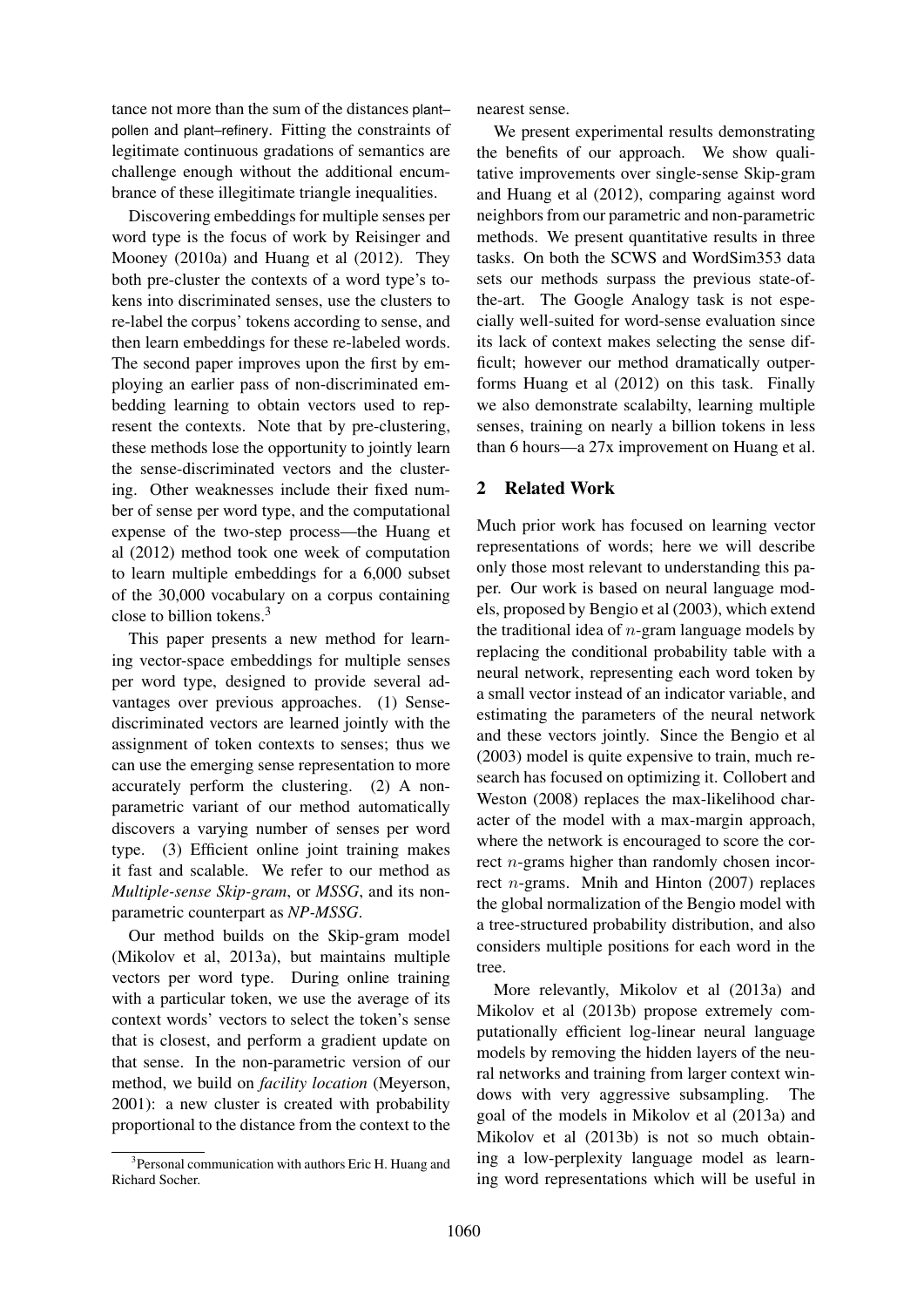downstream tasks. Neural networks or log-linear models also do not appear to be necessary to learn high-quality word embeddings, as Dhillon and Ungar (2011) estimate word vector representations using Canonical Correlation Analysis (CCA).

Word vector representations or embeddings have been used in various NLP tasks such as named entity recognition (Neelakantan and Collins, 2014; Passos et al, 2014; Turian et al, 2010), dependency parsing (Bansal et al, 2014), chunking (Turian et al, 2010; Dhillon and Ungar, 2011), sentiment analysis (Maas et al, 2011), paraphrase detection (Socher et al, 2011) and learning representations of paragraphs and documents (Le and Mikolov, 2014). The word clusters obtained from Brown clustering (Brown et al, 1992) have similarly been used as features in named entity recognition (Miller et al, 2004; Ratinov and Roth, 2009) and dependency parsing (Koo et al, 2008), among other tasks.

There is considerably less prior work on learning multiple vector representations for the same word type. Reisinger and Mooney (2010a) introduce a method for constructing multiple sparse, high-dimensional vector representations of words. Huang et al (2012) extends this approach incorporating global document context to learn multiple dense, low-dimensional embeddings by using recursive neural networks. Both the methods perform word sense discrimination as a preprocessing step by clustering contexts for each word type, making training more expensive. While methods such as those described in Dhillon and Ungar (2011) and Reddy et al (2011) use token-specific representations of words as part of the learning algorithm, the final outputs are still one-to-one mappings between word types and word embeddings.

#### 3 Background: Skip-gram model

The Skip-gram model learns word embeddings such that they are useful in predicting the surrounding words in a sentence. In the Skip-gram model,  $v(w) \in R^d$  is the vector representation of the word  $w \in W$ , where W is the words vocabulary and d is the embedding dimensionality.

Given a pair of words  $(w_t, c)$ , the probability that the word  $c$  is observed in the context of word  $w_t$  is given by,

$$
P(D = 1|v(w_t), v(c)) = \frac{1}{1 + e^{-v(w_t)^T v(c)}} \quad (1)
$$

The probability of not observing word  $c$  in the context of  $w_t$  is given by,

$$
P(D = 0|v(w_t), v(c)) =
$$
  

$$
1 - P(D = 1|v(w_t), v(c))
$$

Given a training set containing the sequence of word types  $w_1, w_2, \ldots, w_T$ , the word embeddings are learned by maximizing the following objective function:

$$
J(\theta) = \sum_{(w_t, c_t) \in D^+} \sum_{c \in c_t} \log P(D = 1 | v(w_t), v(c))
$$

$$
+ \sum_{(w_t, c_t') \in D^-} \sum_{c' \in c_t'} \log P(D = 0 | v(w_t), v(c'))
$$

where  $w_t$  is the  $t^{th}$  word in the training set,  $c_t$ is the set of observed context words of word  $w_t$ and  $c_t$  is the set of randomly sampled, noisy context words for the word  $w_t$ .  $D^+$  consists of the set of all observed word-context pairs  $(w_t, c_t)$  $(t = 1, 2, \ldots, T)$ .  $D^-$  consists of pairs  $(w_t, c'_t)$  $(t = 1, 2, \dots, T)$  where  $c'_t$  is the set of randomly sampled, noisy context words for the word  $w_t$ .

For each training word  $w_t$ , the set of context words  $c_t = \{w_{t-R_t}, \ldots, w_{t-1}, w_{t+1}, \ldots, w_{t+R_t}\}\$ includes  $R_t$  words to the left and right of the given word as shown in Figure 1.  $R_t$  is the window size considered for the word  $w_t$  uniformly randomly sampled from the set  $\{1, 2, \ldots, N\}$ , where N is the maximum context window size.

The set of noisy context words  $c_t$  for the word  $w_t$  is constructed by randomly sampling S noisy context words for each word in the context  $c_t$ . The noisy context words are randomly sampled from the following distribution,

$$
P(w) = \frac{p_{unigram}(w)^{3/4}}{Z} \tag{2}
$$

where  $p_{unigram}(w)$  is the unigram distribution of the words and  $Z$  is the normalization constant.

#### 4 Multi-Sense Skip-gram (MSSG) model

To extend the Skip-gram model to learn multiple embeddings per word we follow previous work (Huang et al, 2012; Reisinger and Mooney, 2010a)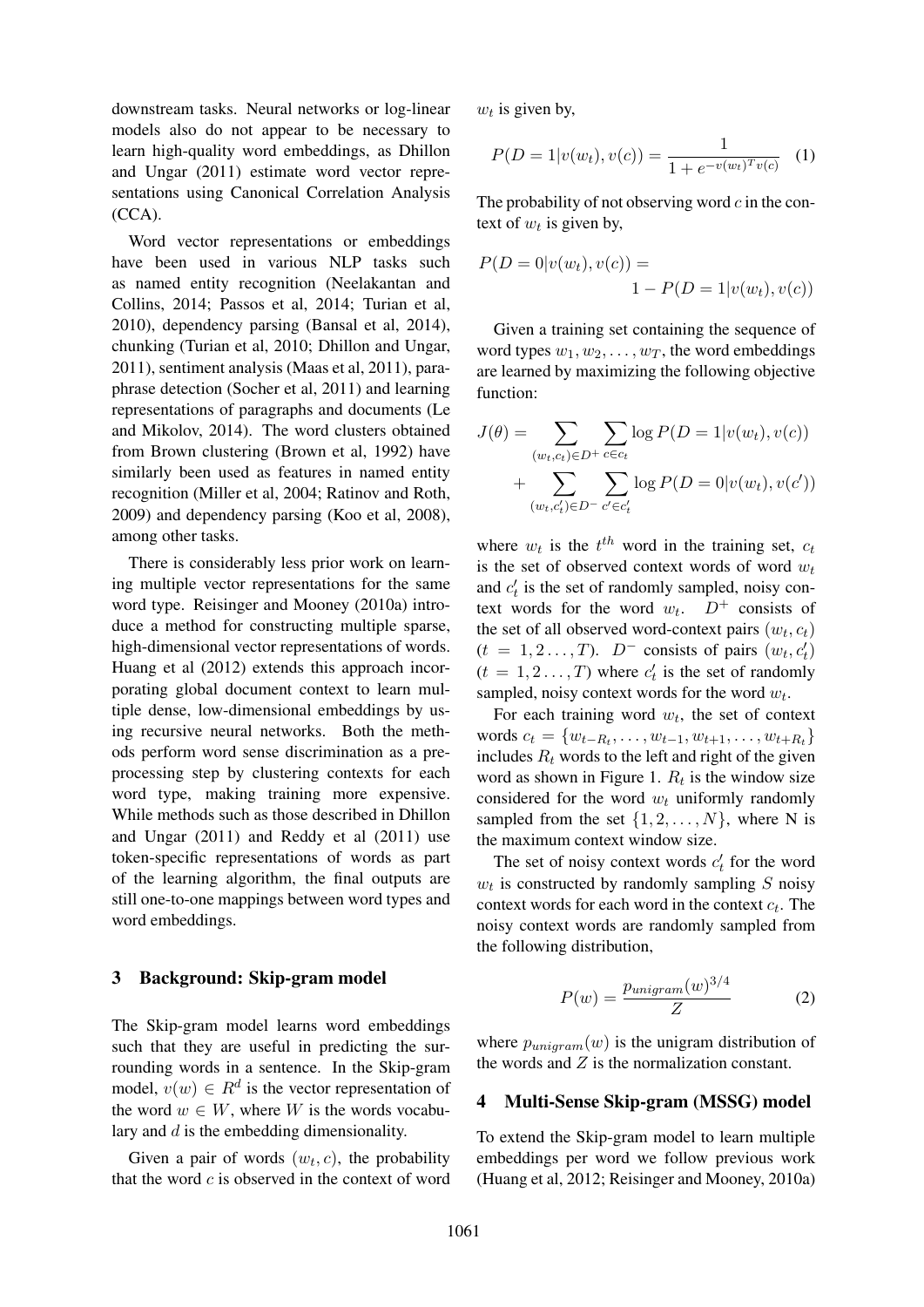

Figure 1: Architecture of the Skip-gram model with window size  $R_t = 2$ . Context  $c_t$  of word  $w_t$  consists of  $w_{t-1}, w_{t-2}, w_{t+1}, w_{t+2}$ .

and let each sense of word have its own embedding, and induce the senses by clustering the embeddings of the context words around each token. The vector representation of the context is the average of its context words' vectors. For every word type, we maintain clusters of its contexts and the sense of a word token is predicted as the cluster that is closest to its context representation. After predicting the sense of a word token, we perform a gradient update on the embedding of that sense. The crucial difference from previous approaches is that word sense discrimination and learning embeddings are performed jointly by predicting the sense of the word using the current parameter estimates.

In the MSSG model, each word  $w \in W$  is associated with a global vector  $v_q(w)$  and each sense of the word has an embedding (sense vector)  $v_s(w, k)$   $(k = 1, 2, \ldots, K)$  and a context cluster with center  $\mu(w, k)$   $(k = 1, 2, \dots, K)$ . The K sense vectors and the global vectors are of dimension  $d$  and  $K$  is a hyperparameter.

Consider the word  $w_t$  and let  $c_t$  =  $\{w_{t-R_t}, \ldots, w_{t-1}, w_{t+1}, \ldots, w_{t+R_t}\}$  be the set of observed context words. The vector representation of the context is defined as the average of the global vector representation of the words in the context. Let  $v_{context}(c_t) = \frac{1}{2 * R_t} \sum_{c \in c_t} v_g(c)$ be the vector representation of the context  $c_t$ . We use the global vectors of the context words instead of its sense vectors to avoid the computational complexity associated with predicting the sense of the context words. We predict  $s_t$ , the sense



Figure 2: Architecture of Multi-Sense Skip-gram (MSSG) model with window size  $R_t = 2$  and  $K = 3$ . Context  $c_t$  of word  $w_t$  consists of  $w_{t-1}, w_{t-2}, w_{t+1}, w_{t+2}$ . The sense is predicted by finding the cluster center of the context that is closest to the average of the context vectors.

of word  $w_t$  when observed with context  $c_t$  as the context cluster membership of the vector  $v_{context}(c_t)$  as shown in Figure 2. More formally,

$$
s_t = \underset{k=1,2,\dots,K}{\arg\max} sim(\mu(w_t, k), v_{context}(c_t)) \quad (3)
$$

The hard cluster assignment is similar to the  $k$ means algorithm. The cluster center is the average of the vector representations of all the contexts which belong to that cluster. For  $sim$  we use cosine similarity in our experiments.

Here, the probability that the word  $c$  is observed in the context of word  $w_t$  given the sense of the word  $w_t$  is,

$$
P(D = 1|s_t, v_s(w_t, 1), \dots, v_s(w_t, K), v_g(c))
$$
  
= 
$$
P(D = 1|v_s(w_t, s_t), v_g(c))
$$
  
= 
$$
\frac{1}{1 + e^{-v_s(w_t, s_t)^T v_g(c)}}
$$

The probability of not observing word  $c$  in the context of  $w_t$  given the sense of the word  $w_t$  is,

$$
P(D = 0|s_t, v_s(w_t, 1), \dots, v_s(w_t, K), v_g(c))
$$
  
=  $P(D = 0|v_s(w_t, s_t), v_g(c))$   
=  $1 - P(D = 1|v_s(w_t, s_t), v_g(c))$ 

Given a training set containing the sequence of word types  $w_1, w_2, ..., w_T$ , the word embeddings are learned by maximizing the following objective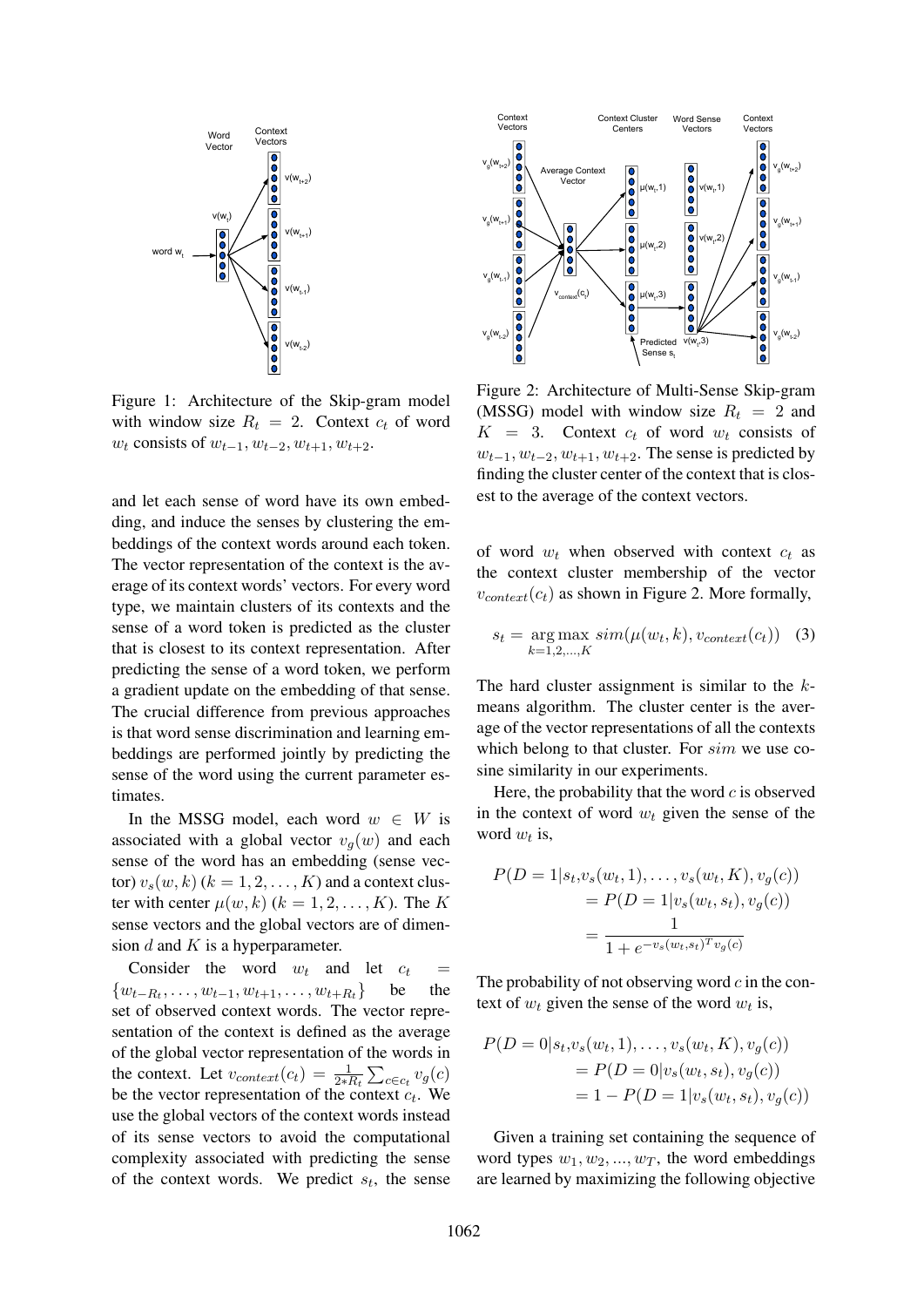#### Algorithm 1 Training Algorithm of MSSG model

- 1: Input:  $w_1, w_2, ..., w_T, d, K, N$ .
- 2: Initialize  $v_s(w, k)$  and  $v_q(w)$ ,  $\forall w \in W, k \in$  $\{1, \ldots, K\}$  randomly,  $\mu(w, k)$   $\forall w \in W, k \in$  $\{1, \ldots, K\}$  to 0.
- 3: for  $t = 1, 2, ..., T$  do
- 4:  $R_t \sim \{1, \ldots, N\}$
- 5:  $c_t = \{w_{t-R_t}, \ldots, w_{t-1}, w_{t+1}, \ldots, w_{t+R_t}\}\$

6: 
$$
v_{context}(c_t) = \frac{1}{2 * R_t} \sum_{c \in c_t} v_g(c)
$$

7: 
$$
s_t = \arg \max_{k=1,2,...,K} \{ \sin(\mu(w_t, k), v_{context}(c_t)) \}
$$

8: Update context cluster center  $\mu(w_t, s_t)$ since context  $c_t$  is added to context cluster  $s_t$ of word  $w_t$ .

9: 
$$
c'_t = Noisy\_Samples(c_t)
$$

- 10: Gradient update on  $v_s(w_t, s_t)$ , global vectors of words in  $c_t$  and  $c'_t$ .
- 11: end for
- 12: Output:  $v_s(w, k)$ ,  $v_q(w)$  and context cluster centers  $\mu(w, k), \forall w \in W, k \in \{1, \ldots, K\}$

function:

$$
J(\theta) = \sum_{(w_t, c_t) \in D^+} \sum_{c \in c_t} \log P(D = 1 | v_s(w_t, s_t), v_g(c)) + \sum_{(w_t, c_t') \in D^-} \sum_{c' \in c_t'} \log P(D = 0 | v_s(w_t, s_t), v_g(c'))
$$

where  $w_t$  is the  $t^{th}$  word in the sequence,  $c_t$  is the set of observed context words and  $c'_t$  is the set of noisy context words for the word  $w_t$ .  $D^+$  and  $D^$ are constructed in the same way as in the Skipgram model.

After predicting the sense of word  $w_t$ , we update the embedding of the predicted sense for the word  $w_t$  ( $v_s(w_t, s_t)$ ), the global vector of the words in the context and the global vector of the randomly sampled, noisy context words. The context cluster center of cluster  $s_t$  for the word  $w_t$  $(\mu(w_t, s_t))$  is updated since context  $c_t$  is added to the cluster  $s_t$ .

### 5 Non-Parametric MSSG model (NP-MSSG)

The MSSG model learns a fixed number of senses per word type. In this section, we describe a non-parametric version of MSSG, the NP-MSSG model, which learns varying number of senses per word type. Our approach is closely related to

the online non-parametric clustering procedure described in Meyerson (2001). We create a new cluster (sense) for a word type with probability proportional to the distance of its context to the nearest cluster (sense).

Each word  $w \in W$  is associated with sense vectors, context clusters and a global vector  $v_q(w)$  as in the MSSG model. The number of senses for a word is unknown and is learned during training. Initially, the words do not have sense vectors and context clusters. We create the first sense vector and context cluster for each word on its first occurrence in the training data. After creating the first context cluster for a word, a new context cluster and a sense vector are created online during training when the word is observed with a context were the similarity between the vector representation of the context with every existing cluster center of the word is less than  $\lambda$ , where  $\lambda$  is a hyperparameter of the model.

Consider the word  $w_t$  and let  $c_t$  =  $\{w_{t-R_t}, \ldots, w_{t-1}, w_{t+1}, \ldots, w_{t+R_t}\}$  be the set of observed context words. The vector representation of the context is defined as the average of the global vector representation of the words in the context. Let  $v_{context}(c_t) = \frac{1}{2 * R_t} \sum_{c \in c_t} v_g(c)$ be the vector representation of the context  $c_t$ . Let  $k(w_t)$  be the number of context clusters or the number of senses currently associated with word  $w_t$ .  $s_t$ , the sense of word  $w_t$  when  $k(w_t) > 0$  is given by

$$
s_{t} = \begin{cases} k(w_{t}) + 1, & \text{if } \max_{k=1,2,\dots,k(w_{t})} \{sim \} \ (w_{t},k), v_{context}(c_{t})) \} < \lambda \\ k_{max}, & \text{otherwise} \end{cases}
$$
\n
$$
(4)
$$

where  $\mu(w_t, k)$  is the cluster center of the  $k^{th}$  cluster of word  $w_t$  and  $k_{max}$  =  $\arg \max_{k=1,2,...,k(w_t)} sim(\mu(w_t, k), v_{context}(c_t)).$ 

The cluster center is the average of the vector representations of all the contexts which belong to that cluster. If  $s_t = k(w_t) + 1$ , a new context cluster and a new sense vector are created for the word  $w_t$ .

The NP-MSSG model and the MSSG model described previously differ only in the way word sense discrimination is performed. The objective function and the probabilistic model associated with observing a (word, context) pair given the sense of the word remain the same.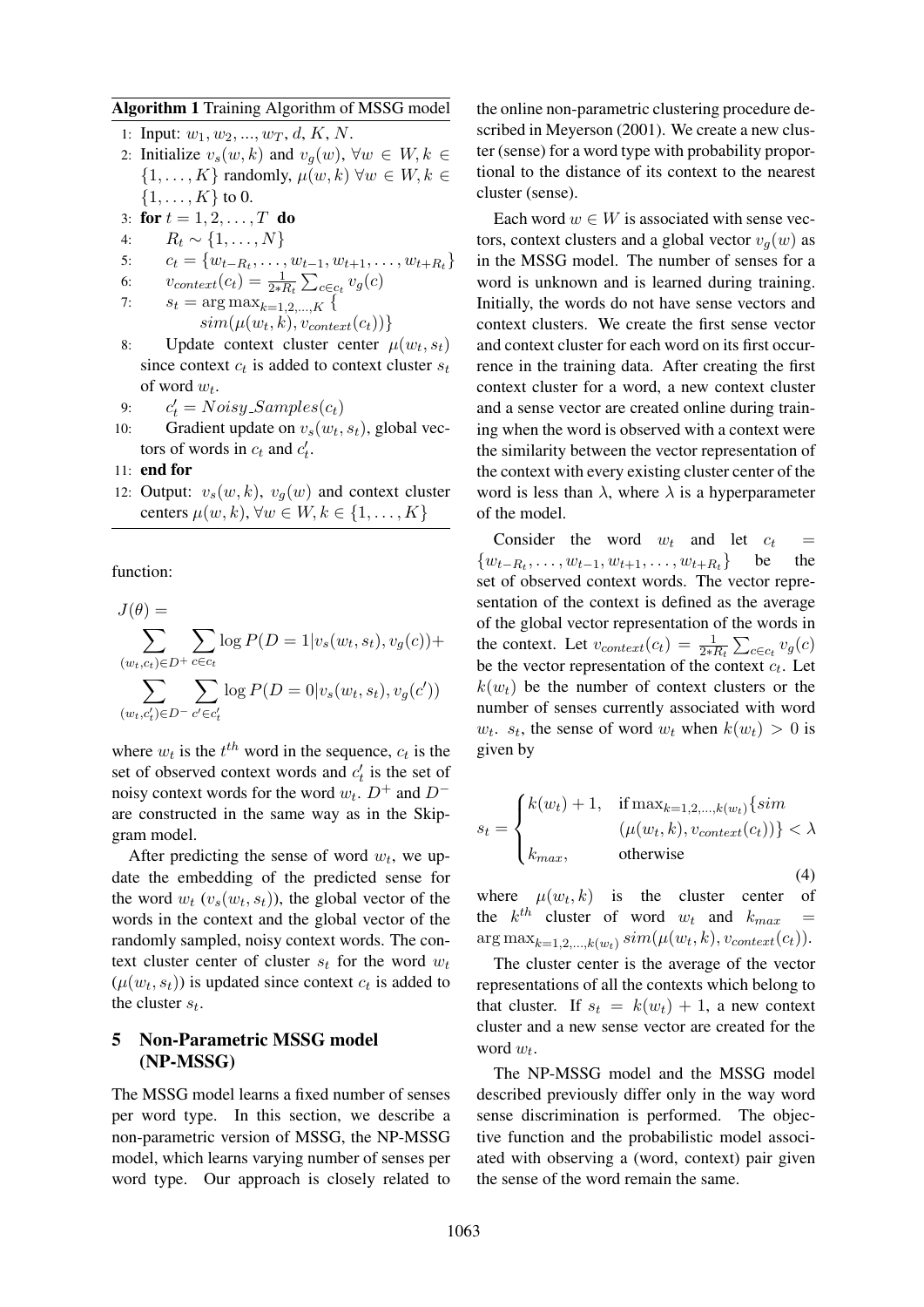| Model          | Time (in hours) |
|----------------|-----------------|
| Huang et al    | 168             |
| MSSG 50d       |                 |
| MSSG-300d      | 6               |
| NP-MSSG-50d    | 1.83            |
| NP-MSSG-300d   | 5               |
| Skip-gram-50d  | 0.33            |
| Skip-gram-300d | 15              |

Table 1: Training Time Results. First five model reported in the table are capable of learning multiple embeddings for each word and Skip-gram is capable of learning only single embedding for each word.

## 6 Experiments

To evaluate our algorithms we train embeddings using the same corpus and vocabulary as used in Huang et al (2012), which is the April 2010 snapshot of the Wikipedia corpus (Shaoul and Westbury, 2010). It contains approximately 2 million articles and 990 million tokens. In all our experiments we remove all the words with less than 20 occurrences and use a maximum context window  $(N)$  of length 5 (5 words before and after the word occurrence). We fix the number of senses  $(K)$  to be 3 for the MSSG model unless otherwise specified. Our hyperparameter values were selected by a small amount of manual exploration on a validation set. In NP-MSSG we set  $\lambda$  to -0.5. The Skip-gram model, MSSG and NP-MSSG models sample one noisy context word  $(S)$  for each of the observed context words. We train our models using AdaGrad stochastic gradient decent (Duchi et al, 2011) with initial learning rate set to 0.025. Similarly to Huang et al (2012), we don't use a regularization penalty.

Below we describe qualitative results, displaying the embeddings and the nearest neighbors of each word sense, and quantitative experiments in two benchmark word similarity tasks.

Table 1 shows time to train our models, compared with other models from previous work. All these times are from single-machine implementations running on similar-sized corpora. We see that our model shows significant improvement in the training time over the model in Huang et al (2012), being within well within an order-ofmagnitude of the training time for Skip-gram models.

| APPLE       |                                                         |  |
|-------------|---------------------------------------------------------|--|
| Skip-gram   | blackberry, macintosh, acorn, pear, plum                |  |
|             | pear, honey, pumpkin, potato, nut                       |  |
| <b>MSSG</b> | microsoft, activision, sony, retail, gamestop           |  |
|             | macintosh, pc, ibm, iigs, chipsets                      |  |
| NP-MSSG     | apricot, blackberry, cabbage, blackberries, pear        |  |
|             | microsoft, ibm, wordperfect, amiga, trs-80              |  |
| $F_{OX}$    |                                                         |  |
| Skip-gram   | abc, nbc, soapnet, espn, kttv                           |  |
|             | beaver, wolf, moose, otter, swan                        |  |
| MSSG        | nbc, espn, cbs, ctv, pbs                                |  |
|             | dexter, myers, sawyer, kelly, griffith                  |  |
| NP-MSSG     | rabbit, squirrel, wolf, badger, stoat                   |  |
|             | cbs, abc, nbc, wnyw, abc-tv                             |  |
| <b>NET</b>  |                                                         |  |
| Skip-gram   | profit, dividends, pegged, profits, nets                |  |
|             | snap, sideline, ball, game-trying, scoring              |  |
| <b>MSSG</b> | negative, offset, constant, hence, potential            |  |
|             | pre-tax, billion, revenue, annualized, us\$             |  |
|             | negative, total, transfer, minimizes, loop              |  |
| NP-MSSG     | pre-tax, taxable, per, billion, us\$, income            |  |
|             | ball, yard, fouled, bounced, 50-yard                    |  |
|             | wnet, tvontorio, cable, tv, tv-5                        |  |
| <b>ROCK</b> |                                                         |  |
| Skip-gram   | glam, indie, punk, band, pop                            |  |
|             | rocks, basalt, boulders, sand, quartzite                |  |
| <b>MSSG</b> | alternative, progressive, roll, indie, blues-rock       |  |
|             | rocks, pine, rocky, butte, deer                         |  |
| NP-MSSG     | granite, basalt, outcropping, rocks, quartzite          |  |
|             | alternative, indie, pop/rock, rock/metal, blues-rock    |  |
| <b>RUN</b>  |                                                         |  |
| Skip-gram   | running, ran, runs, afoul, amok                         |  |
|             | running, stretch, ran, pinch-hit, runs                  |  |
| MSSG        | operated, running, runs, operate, managed               |  |
|             | running, runs, operate, drivers, configure              |  |
| NP-MSSG     | two-run, walk-off, runs, three-runs, starts             |  |
|             | operated, runs, serviced, links, walk                   |  |
|             | running, operating, ran, go, configure                  |  |
|             | re-election, reelection, re-elect, unseat, term-limited |  |
|             | helmed, longest-running, mtv, promoted, produced        |  |

Table 2: Nearest neighbors of each sense of each word, by cosine similarity, for different algorithms. Note that the different senses closely correspond to intuitions regarding the senses of the given word types.

### 6.1 Nearest Neighbors

Table 2 shows qualitatively the results of discovering multiple senses by presenting the nearest neighbors associated with various embeddings. The nearest neighbors of a word are computed by comparing the cosine similarity between the embedding for each sense of the word and the context embeddings of all other words in the vocabulary. Note that each of the discovered senses are indeed semantically coherent, and that a reasonable number of senses are created by the non-parametric method. Table 3 shows the nearest neighbors of the word plant for Skip-gram, MSSG , NP-MSSG and Haung's model (Huang et al, 2012).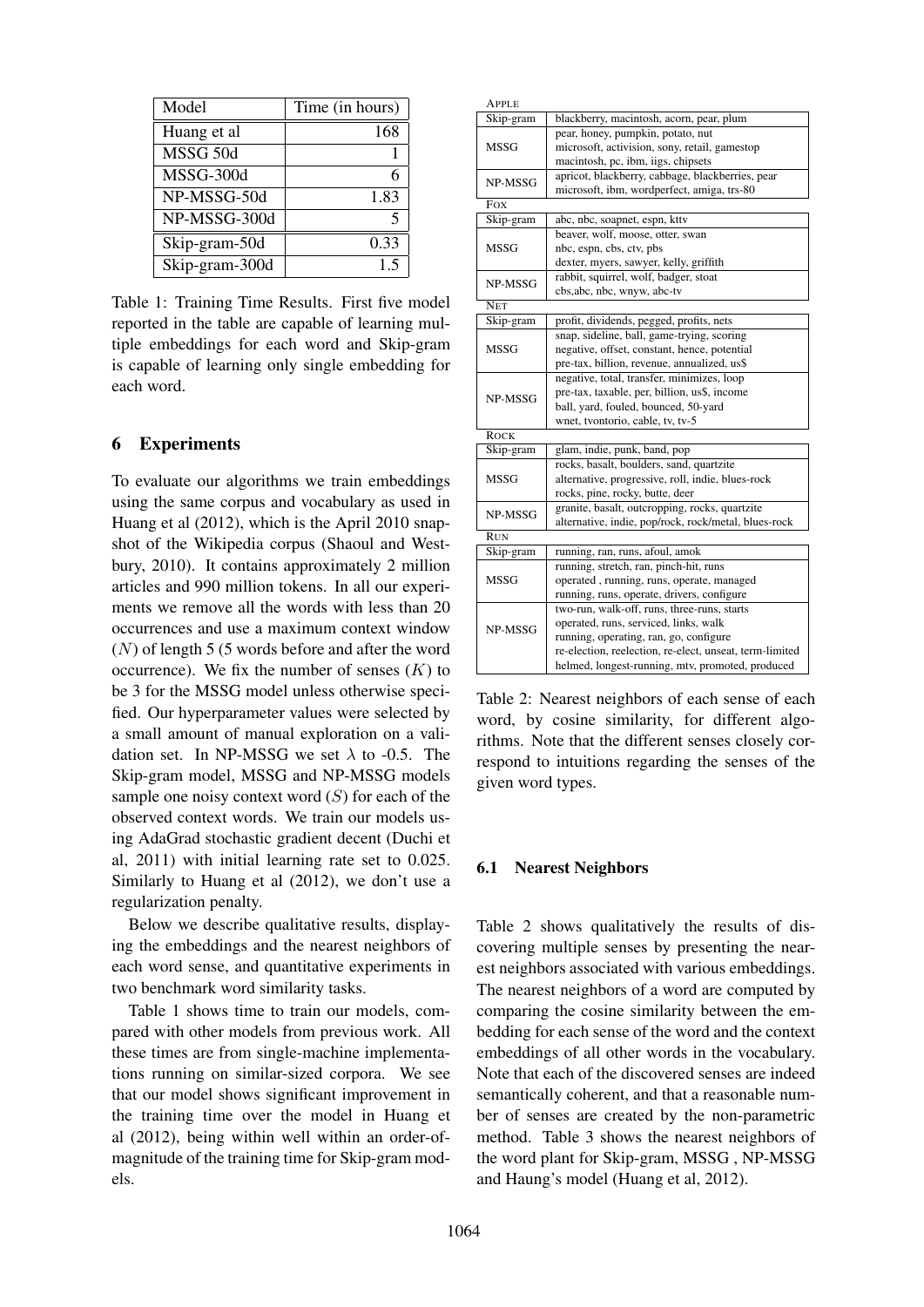| Skip-        | plants, flowering, weed, fungus, biomass           |
|--------------|----------------------------------------------------|
| gram         |                                                    |
| MS           | plants, tubers, soil, seed, biomass                |
|              | refinery, reactor, coal-fired, factory, smelter    |
| $-SG$        | asteraceae, fabaceae, arecaceae, lamiaceae, eri-   |
|              | caceae                                             |
|              | plants, seeds, pollen, fungal, fungus              |
| NP           | factory, manufacturing, refinery, bottling, steel  |
| MS<br>$-SG$  | fabaceae, legume, asteraceae, apiaceae, flowering  |
|              | power, coal-fired, hydro-power, hydroelectric, re- |
|              | finery                                             |
|              | insect, capable, food, solanaceous, subsurface     |
|              | robust, belong, pitcher, comprises, eagles         |
|              | food, animal, catching, catch, ecology, fly        |
| Hua          | seafood, equipment, oil, dairy, manufacturer       |
| -ng<br>et al | facility, expansion, corporation, camp, co.        |
|              | treatment, skin, mechanism, sugar, drug            |
|              | facility, theater, platform, structure, storage    |
|              | natural, blast, energy, hurl, power                |
|              | matter, physical, certain, expression, agents      |
|              | vine, mute, chalcedony, quandong, excrete          |

Table 3: Nearest Neighbors of the word *plant* for different models. We see that the discovered senses in both our models are more semantically coherent than Huang et al (2012) and NP-MSSG is able to learn reasonable number of senses.

### 6.2 Word Similarity

We evaluate our embeddings on two related datasets: the WordSim-353 (Finkelstein et al, 2001) dataset and the Contextual Word Similarities (SCWS) dataset Huang et al (2012).

WordSim-353 is a standard dataset for evaluating word vector representations. It consists of a list of pairs of word types, the similarity of which is rated in an integral scale from 1 to 10. Pairs include both monosemic and polysemic words. These scores to each word pairs are given without any contextual information, which makes them tricky to interpret.

To overcome this issue, Stanford's Contextual Word Similarities (SCWS) dataset was developed by Huang et al (2012). The dataset consists of 2003 word pairs and their sentential contexts. It consists of 1328 noun-noun pairs, 399 verb-verb pairs, 140 verb-noun, 97 adjective-adjective, 30 noun-adjective, 9 verb-adjective, and 241 sameword pairs. We evaluate and compare our embeddings on both WordSim-353 and SCWS word similarity corpus.

Since it is not trivial to deal with multiple embeddings per word, we consider the following similarity measures between words  $w$  and  $w'$  given their respective contexts c and c', where  $P(w, c, k)$ is the probability that  $w$  takes the  $k^{th}$  sense given

the context c, and  $d(v_s(w, i), v_s(w', j))$  is the similarity measure between the given embeddings  $v_s(w, i)$  and  $v_s(w', j)$ .

The avgSim metric,

$$
\begin{split} & \text{avgSim}(w, w') \\ & = \frac{1}{K^2} \sum_{i=1}^{K} \sum_{j=1}^{K} d\left(v_s(w, i), v_s(w', j)\right), \end{split}
$$

computes the average similarity over all embeddings for each word, ignoring information from the context.

To address this, the avgSimC metric,

$$
avgSimC(w, w') = \sum_{j=1}^{K} \sum_{i=1}^{K} P(w, c, i) P(w', c', j)
$$
  
 
$$
\times d(v_s(w, i), v_s(w', j))
$$

weighs the similarity between each pair of senses by how well does each sense fit the context at hand.

The globalSim metric uses each word's global context vector, ignoring the many senses:

$$
globalSim(w, w') = d(v_g(w), v_g(w')).
$$

Finally, localSim metric selects a single sense for each word based independently on its context and computes the similarity by

$$
localSim(w, w') = d(vs(w, k), vs(w', k'))
$$

where  $k = \arg \max_i P(w, c, i)$  and  $k' =$  $\arg \max_j P(w', c', j)$  and  $P(w, c, i)$  is the probability that  $w$  takes the  $i^{th}$  sense given context  $c$ . The probability of being in a cluster is calculated as the inverse of the cosine distance to the cluster center (Huang et al, 2012).

We report the Spearman correlation between a model's similarity scores and the human judgements in the datasets.

Table 5 shows the results on WordSim-353 task. C&W refers to the language model by Collobert and Weston (2008) and HLBL model is the method described in Mnih and Hinton (2007). On WordSim-353 task, we see that our model performs significantly better than the previous neural network model for learning multi-representations per word (Huang et al, 2012). Among the methods that learn low-dimensional and dense representations, our model performs slightly better than Skip-gram. Table 4 shows the results for the SCWS task. In this task, when the words are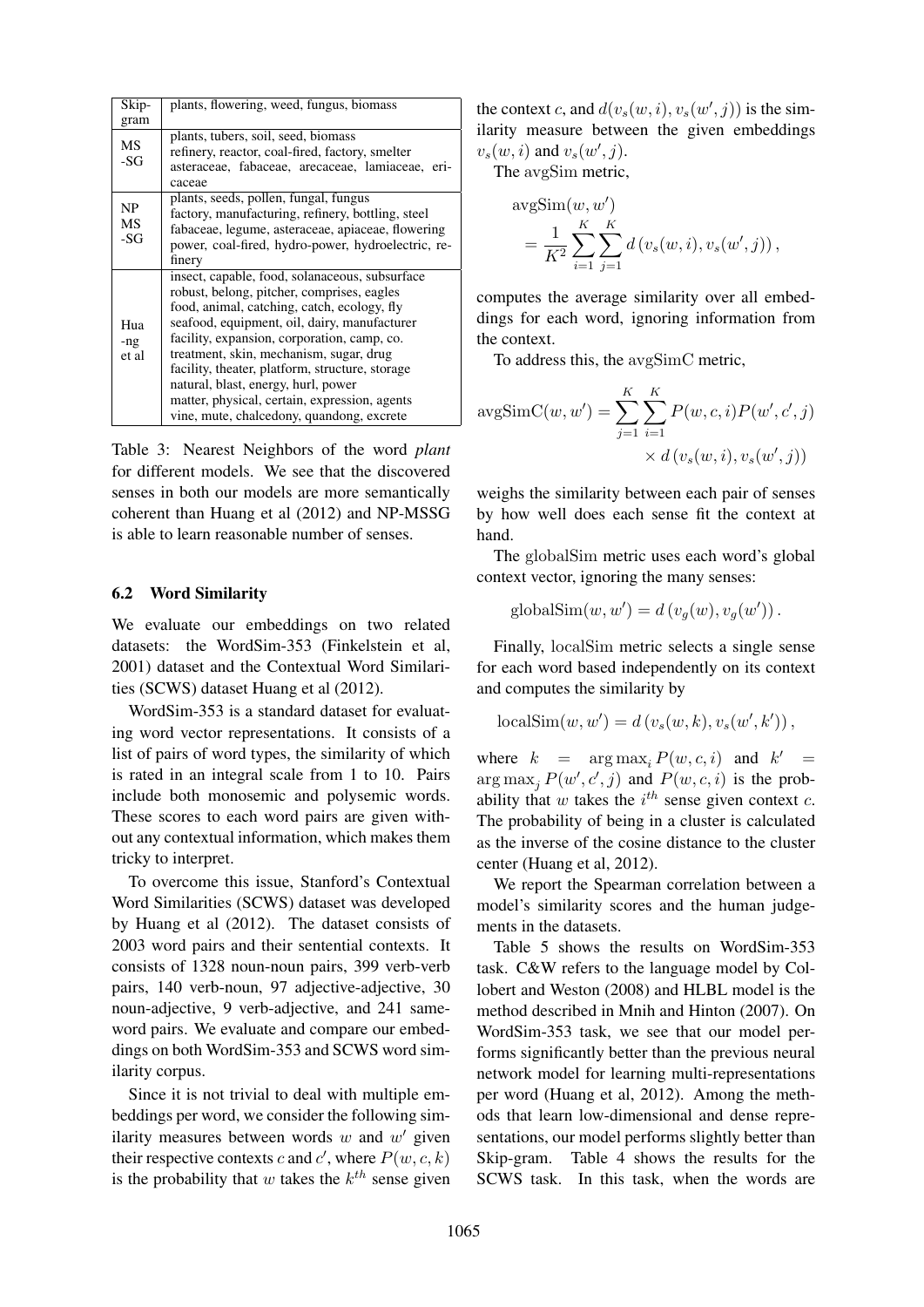| Model                  | globalSim | avgSim | avgSimC                  | localSim |
|------------------------|-----------|--------|--------------------------|----------|
| TF-IDF                 | 26.3      |        |                          |          |
| Collobort & Weston-50d | 57.0      |        |                          |          |
| Skip-gram-50d          | 63.4      |        | $\overline{\phantom{0}}$ |          |
| Skip-gram-300d         | 65.2      |        |                          |          |
| Pruned TF-IDF          | 62.5      | 60.4   | 60.5                     |          |
| Huang et al-50d        | 58.6      | 62.8   | 65.7                     | 26.1     |
| MSSG-50d               | 62.1      | 64.2   | 66.9                     | 49.17    |
| MSSG-300d              | 65.3      | 67.2   | 69.3                     | 57.26    |
| NP-MSSG-50d            | 62.3      | 64.0   | 66.1                     | 50.27    |
| NP-MSSG-300d           | 65.5      | 67.3   | 69.1                     | 59.80    |

Table 4: Experimental results in the SCWS task. The numbers are Spearmans correlation  $\rho \times 100$ between each model's similarity judgments and the human judgments, in context. First three models learn only a single embedding per model and hence, avgSim, avgSimC and localSim are not reported for these models, as they'd be identical to globalSim. Both our parametric and non-parametric models outperform the baseline models, and our best model achieves a score of 69.3 in this task. NP-MSSG achieves the best results when globalSim, avgSim and localSim similarity measures are used. The best results according to each metric are in bold face.

| Model          | $\rho \times 100$ |
|----------------|-------------------|
| <b>HLBL</b>    | 33.2              |
| C&W            | 55.3              |
| Skip-gram-300d | 70.4              |
| Huang et al-G  | 22.8              |
| Huang et al-M  | 64.2              |
| MSSG 50d-G     | 60.6              |
| MSSG 50d-M     | 63.2              |
| MSSG 300d-G    | 69.2              |
| MSSG 300d-M    | 70.9              |
| NP-MSSG 50d-G  | 61.5              |
| NP-MSSG 50d-M  | 62.4              |
| NP-MSSG 300d-G | 69.1              |
| NP-MSSG 300d-M | 68.6              |
| Pruned TF-IDF  | 73.4              |
| <b>ESA</b>     | 75                |
| Tiered TF-IDF  | 76.9              |

Table 5: Results on the WordSim-353 dataset. The table shows the Spearmans correlation  $\rho$  between the model's similarities and human judgments. G indicates the globalSim similarity measure and M indicates avgSim measure.The best results among models that learn low-dimensional and dense representations are in bold face. Pruned TF-IDF (Reisinger and Mooney, 2010a), ESA (Gabrilovich and Markovitch, 2007) and Tiered TF-IDF (Reisinger and Mooney, 2010b) construct spare, high-dimensional representations.



Figure 3: The plot shows the distribution of number of senses learned per word type in NP-MSSG model

given with their context, our model achieves new state-of-the-art results on SCWS as shown in the Table-4. The previous state-of-art model (Huang et al, 2012) on this task achieves 65.7% using the avgSimC measure, while the MSSG model achieves the best score of 69.3% on this task. The results on the other metrics are similar. For a fixed embedding dimension, the model by Huang et al (2012) has more parameters than our model since it uses a hidden layer. The results show that our model performs better than Huang et al (2012) even when both the models use 50 dimensional vectors and the performance of our model improves as we increase the number of dimensions to 300.

We evaluate the models in a word analogy task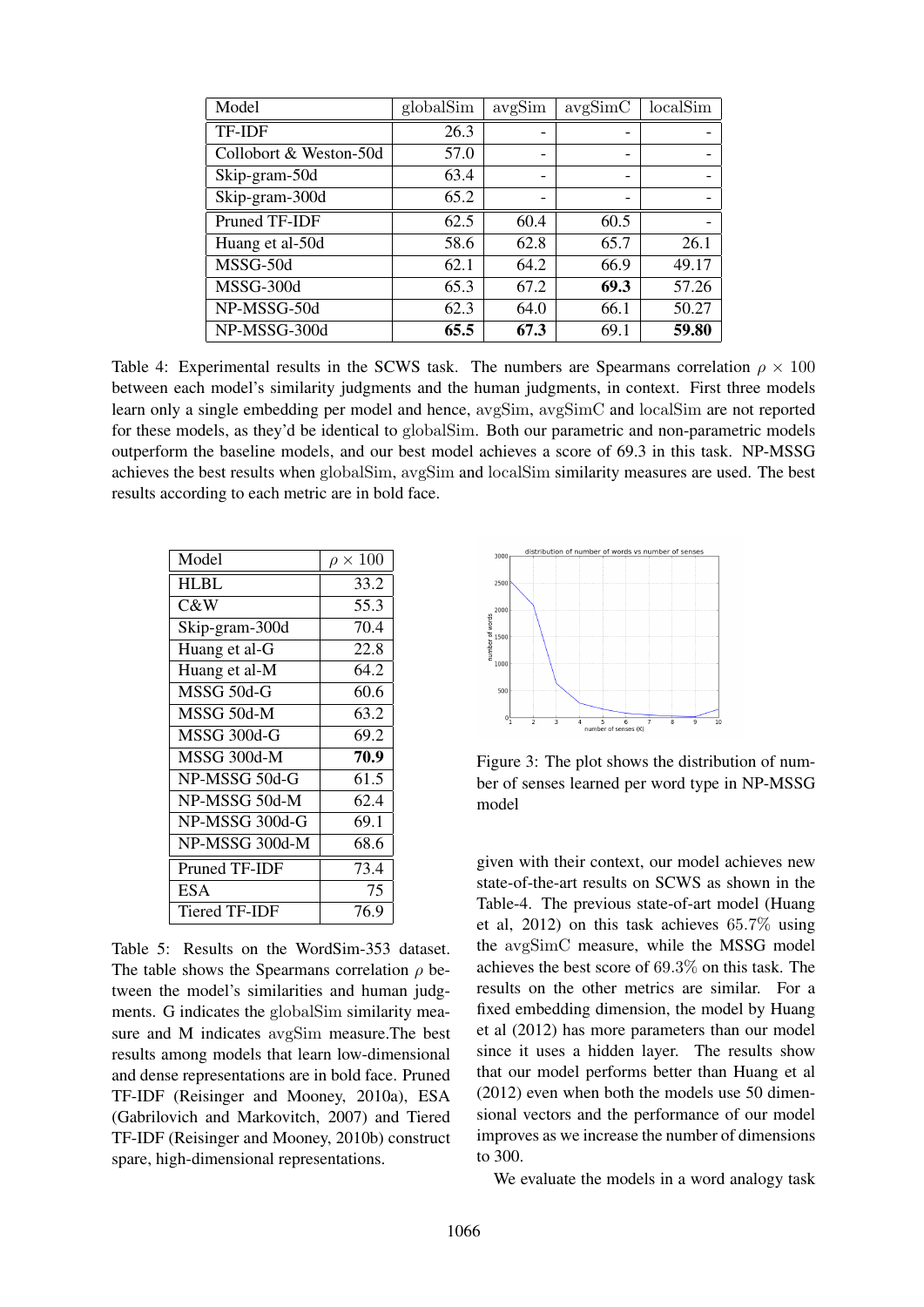

Figure 4: Figures (a) and (b) show the effect of varying embedding dimensionality and number of senses respectively of the MSSG Model on the SCWS task.

| Model       | Task        | Sim       | $\times$ 100<br>$\rho$ |
|-------------|-------------|-----------|------------------------|
| Skip-gram   | WS-353      | globalSim | 70.4                   |
| <b>MSSG</b> | WS-353      | globalSim | 68.4                   |
| <b>MSSG</b> | WS-353      | avgSim    | 71.2                   |
| NP MSSG     | WS-353      | globalSim | 68.3                   |
| NP MSSG     | WS-353      | avgSim    | 69.66                  |
| <b>MSSG</b> | <b>SCWS</b> | localSim  | 59.3                   |
| <b>MSSG</b> | <b>SCWS</b> | globalSim | 64.7                   |
| <b>MSSG</b> | <b>SCWS</b> | avgSim    | 67.2                   |
| MSSG        | SCWS        | avgSimC   | 69.2                   |
| NP MSSG     | <b>SCWS</b> | localSim  | 60.11                  |
| NP MSSG     | <b>SCWS</b> | globalSim | 65.3                   |
| NP MSSG     | <b>SCWS</b> | avgSim    | 67                     |
| NP MSSG     | <b>SCWS</b> | avgSimC   | 68.6                   |

Table 6: Experiment results on WordSim-353 and SCWS Task. Multiple Embeddings are learned for top 30,000 most frequent words in the vocabulary. The embedding dimension size is 300 for all the models for this task. The number of senses for MSSG model is 3.

introduced by Mikolov et al (2013a) where both MSSG and NP-MSSG models achieve 64% accuracy compared to 12% accuracy by Huang et al (2012). Skip-gram which is the state-of-art model for this task achieves 67% accuracy.

Figure 3 shows the distribution of number of senses learned per word type in the NP-MSSG model. We learn the multiple embeddings for the same set of approximately 6000 words that were used in Huang et al (2012) for all our experiments to ensure fair comparision. These approximately 6000 words were choosen by Huang et al. mainly from the top 30,00 frequent words in the vocabulary. This selection was likely made to avoid the noise of learning multiple senses for infrequent words. However, our method is robust to noise, which can be seen by the good performance of our model that learns multiple embeddings for the top 30,000 most frequent words. We found that even by learning multiple embeddings for the top 30,000 most frequent words in the vocubulary, MSSG model still achieves state-of-art result on SCWS task with an avgSimC score of 69.2 as shown in Table 6.

# 7 Conclusion

We present an extension to the Skip-gram model that efficiently learns multiple embeddings per word type. The model jointly performs word sense discrimination and embedding learning, and non-parametrically estimates the number of senses per word type. Our method achieves new stateof-the-art results in the word similarity in context task and learns multiple senses, training on close to billion tokens in less than 6 hours. The global vectors, sense vectors and cluster centers of our model and code for learning them are available at https://people.cs.umass.edu/ ˜arvind/emnlp2014wordvectors. In future work we plan to use the multiple embeddings per word type in downstream NLP tasks.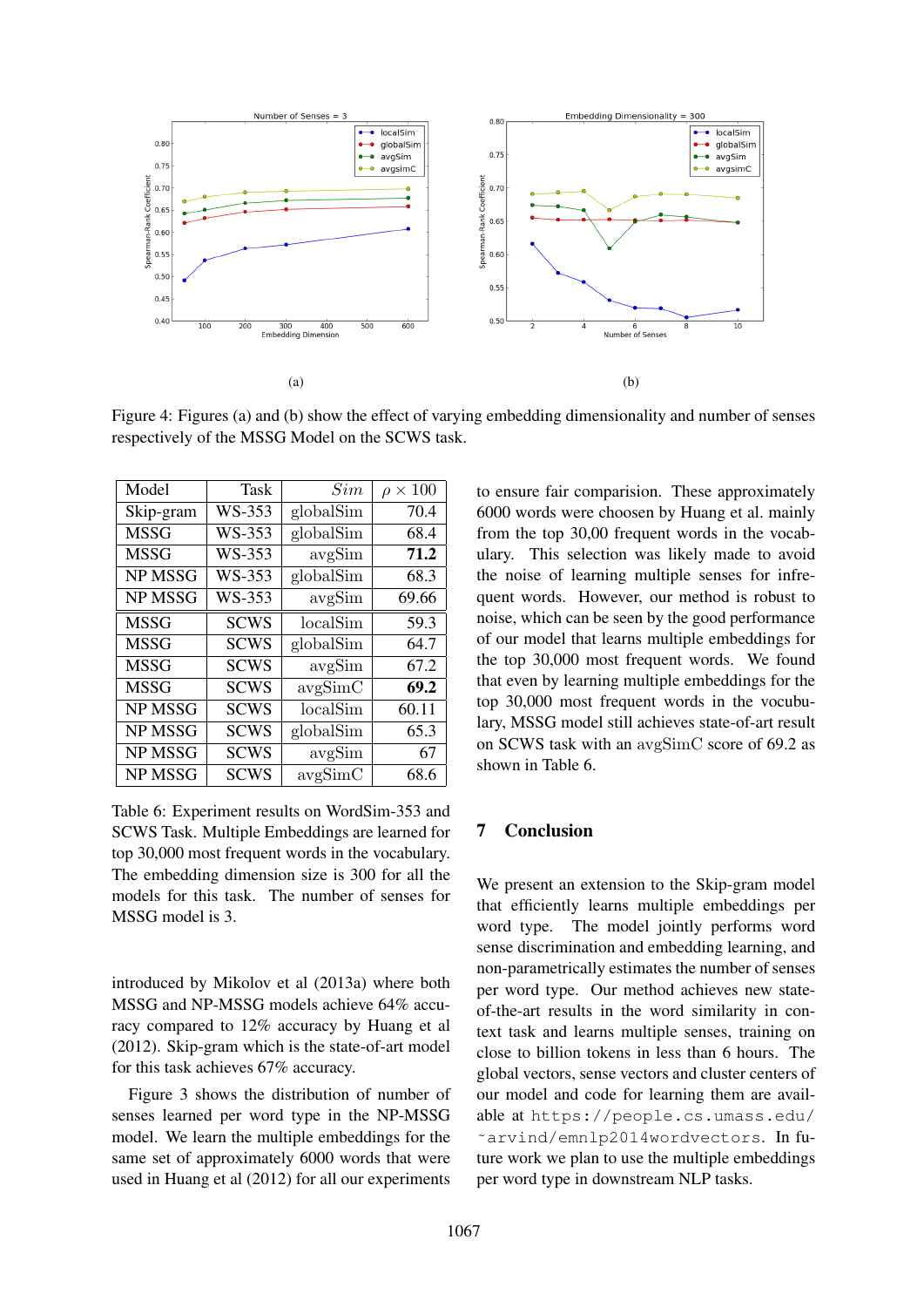### Acknowledgments

This work was supported in part by the Center for Intelligent Information Retrieval and in part by DARPA under agreement number FA8750-13-2- 0020. The U.S. Government is authorized to reproduce and distribute reprints for Governmental purposes notwithstanding any copyright notation thereon. Any opinions, findings and conclusions or recommendations expressed in this material are those of the authors and do not necessarily reflect those of the sponsor.

### References

- Mohit Bansal, Kevin Gimpel, and Karen Livescu. 2014. *Tailoring Continuous Word Representations for Dependency Parsing.* Association for Computational Linguistics (ACL).
- Yoshua Bengio, Rejean Ducharme, Pascal Vincent, and ´ Christian Jauvin. 2003. *A neural probabilistic language model.* Journal of Machine Learning Research (JMLR).
- Peter F. Brown, Peter V. Desouza, Robert L. Mercer, Vincent J. Della Pietra, and Jenifer C. Lai. 1992. *Class-based N-gram models of natural language* Computational Linguistics.
- Ronan Collobert and Jason Weston. 2008. *A Unified Architecture for Natural Language Processing: Deep Neural Networks with Multitask Learning.* International Conference on Machine learning (ICML).
- Paramveer S. Dhillon, Dean Foster, and Lyle Ungar. 2011. *Multi-View Learning of Word Embeddings via CCA.* Advances in Neural Information Processing Systems (NIPS).
- John Duchi, Elad Hazan, and Yoram Singer 2011. *Adaptive sub- gradient methods for online learning and stochastic optimization.* Journal of Machine Learning Research (JMLR).
- Lev Finkelstein, Evgeniy Gabrilovich, Yossi Matias, Ehud Rivlin, Zach Solan, Gadi Wolfman, and Eytan Ruppin. 2001. *Placing search in context: the concept revisited.* International Conference on World Wide Web (WWW).
- Evgeniy Gabrilovich and Shaul Markovitch. 2007. *Computing semantic relatedness using wikipediabased explicit semantic analysis.* International Joint Conference on Artificial Intelligence (IJCAI).
- Eric H. Huang, Richard Socher, Christopher D. Manning, and Andrew Y. Ng. 2012. *Improving Word Representations via Global Context and Multiple Word Prototypes*. Association of Computational Linguistics (ACL).
- Terry Koo, Xavier Carreras, and Michael Collins. 2008. *Simple Semi-supervised Dependency Parsing.* Association for Computational Linguistics (ACL).
- Quoc V. Le and Tomas Mikolov. 2014 *Distributed Representations of Sentences and Documents.* International Conference on Machine Learning (ICML)
- Andrew L. Maas, Raymond E. Daly, Peter T. Pham, Dan Huang, Andrew Y. Ng, and Christopher Potts. 2011 *Learning Word Vectors for Sentiment Analysis* Association for Computational Linguistics (ACL)
- Adam Meyerson. 2001 *IEEE Symposium on Foundations of Computer Science.* International Conference on Machine Learning (ICML)
- Tomas Mikolov, Kai Chen, Greg Corrado, and Jeffrey Dean. 2013a. *Efficient Estimation of Word Representations in Vector Space.* Workshop at International Conference on Learning Representations (ICLR).
- Tomas Mikolov, Ilya Sutskever, Kai Chen, Greg Corrado, and Jeffrey Dean. 2013b. *Distributed Representations of Words and Phrases and their Compositionality.* Advances in Neural Information Processing Systems (NIPS).
- Tomas Mikolov, Quoc V. Le, and Ilya Sutskever. 2013c. *Exploiting Similarities among Languages for Machine Translation.* arXiv.
- Scott Miller, Jethran Guinness, and Alex Zamanian. 2004. *Name tagging with word clusters and discriminative training.* North American Chapter of the Association for Computational Linguistics: Human Language Technologies (NAACL-HLT).
- Andriy Mnih and Geoffrey Hinton. 2007. *Three new graphical models for statistical language modelling.* International Conference on Machine learning (ICML).
- Arvind Neelakantan and Michael Collins. 2014. *Learning Dictionaries for Named Entity Recognition using Minimal Supervision.* European Chapter of the Association for Computational Linguistics (EACL).
- Alexandre Passos, Vineet Kumar, and Andrew McCallum. 2014. *Lexicon Infused Phrase Embeddings for Named Entity Resolution.* Conference on Natural Language Learning (CoNLL).
- Lev Ratinov and Dan Roth. 2009. *Design Challenges and Misconceptions in Named Entity Recognition.* Conference on Natural Language Learning (CoNLL).
- Siva Reddy, Ioannis P. Klapaftis, and Diana McCarthy. 2011. *Dynamic and Static Prototype Vectors for Semantic Composition.* International Joint Conference on Artificial Intelligence (IJCNLP).